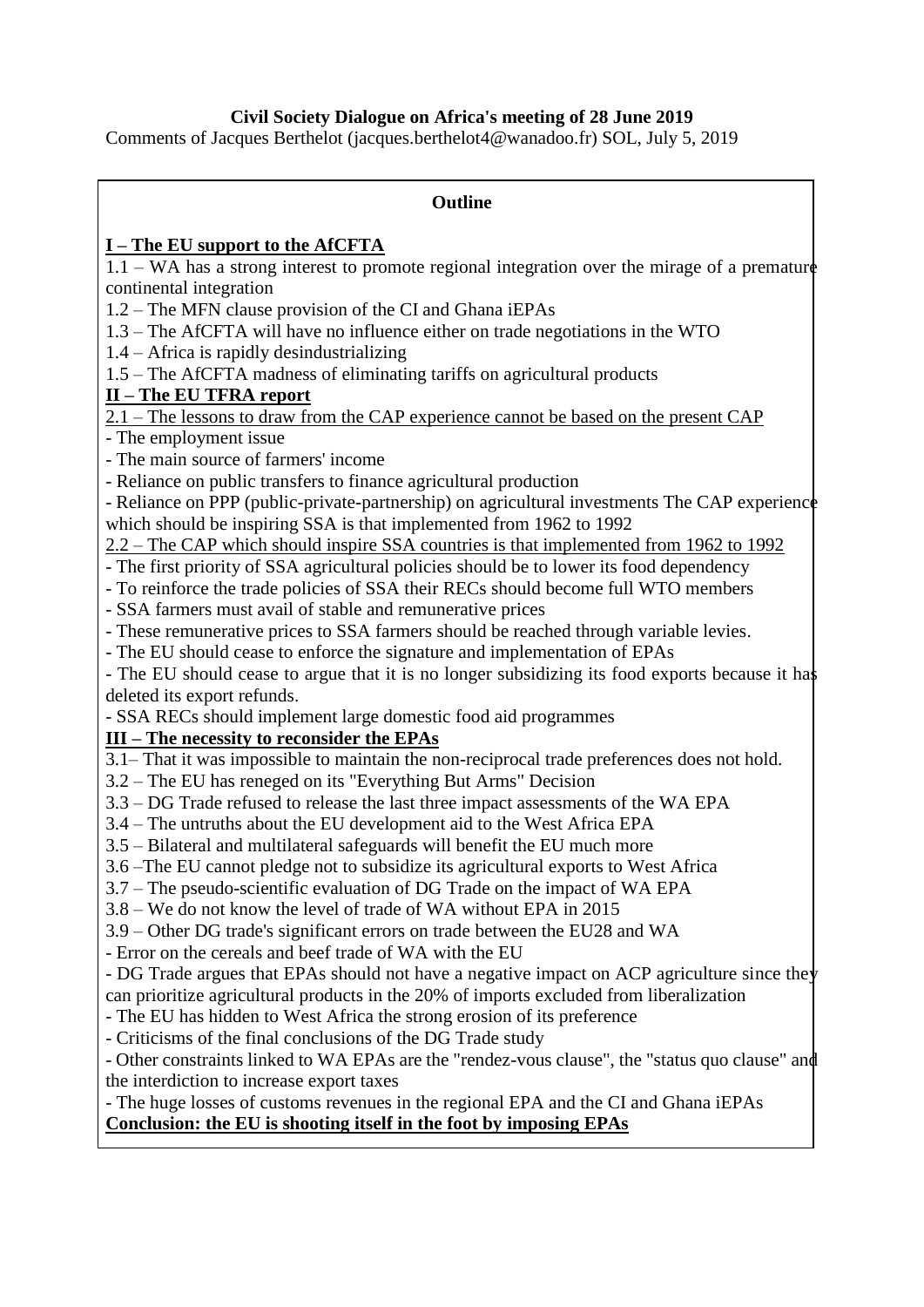**Caution**: At the time of concluding this analysis, we learnt that Nigerian Government has finally decided to sign the African Continental Free Trade Area (AfCFTA) on 7 July 2019 in Niamey. This is arising from the report of the Presidential Steering Committee on Impact and Readiness of Nigeria on the AfCFTA which has finally favoured the President to proceed with the signing of the Agreement. The decision to sign raises some questions, but which does not call into question the critical analysis made below of the AfCFTA, the Task Force Rural Africa (TFRA) and the EPAs (Economic Partnership Agreements). According to a source close to the Nigerian government, the signing of the AfCFTA does not change in way the decision of Nigeria regarding the signing of the regional EPA. Notwithstanding the current decision, there may be some difficulties or even impossibilities of implementing the AfCFTA which could lead all the African States that have signed or even ratified it to refocus fairly quickly on deeper regional integration within their Regional Economic Communities (RECs). The European Commission on the other hand should understand the need to meet its commitments on the Sustainable Development Goals (SDGs) and the Paris Agreement on global warming within the context of industrialization, job creation, migration and poverty nexus, while effectively combating at source the influx of immigrants it does not want to welcome and the increase in insecurity in Africa and in the EU linked to the expansion of terrorist movements.

> $\ast$ \*

The following comments tackle in turn the issues of the AfCFTA, the TFRA report and the EPAs.

But, before turning to these three core issues, one should stress that having focused the meeting on comments of the "*Communication on a new Africa – Europe Alliance for Sustainable Investment and Jobs: Taking our partnership for investment and jobs to the next level*" was not optimal. This communication is a long list of the EU financial assistance programmes to Africa as if Africa's development would mainly depend on them to reach the SDGs and face the treble challenge of demographic explosion, growing food deficit and climate change. Forgetting at the same time the huge financial losses that the EU is inflicting to Africa through the EPAs (losses of tariffs and VAT on imports), the support given to the AfCFTA which would cut at least 90% of the tariff revenues on intra-Africa trade, the cumulative detrimental impact over the years of the EU agricultural subsidies (export refunds and domestic subsidies) having reduced the competitiveness of ACPs farmers and agro-industries, and the erosion of preferences supposedly granted to EPAs and GSP countries due to the other EU Free Trade Agreements (FTAs), the last example being the political agreement of the EU-Mercosur FTA concluded the same 28 June with TRQs on sugar and bovine meat offered to Mercosur.

#### **I – The EU support to the AfCFTA**

 $\overline{\phantom{a}}$ 

The preparation of the AfCFTA represents a waste of time and resources for the African States that will reduce the resources which should be concentrated for a very long time on economic and political strengthening of the RECs before considering a continental free trade agreement. As I write in my book<sup>1</sup> the 16 West Africa (WA) States have every interest in prioritizing regional trade over trade with the whole of Africa, for the following reasons:

<sup>1</sup> Did you say FREE trade? The Economic Partnership Agreement European Union-West Africa, L'Harmattan, September 2018.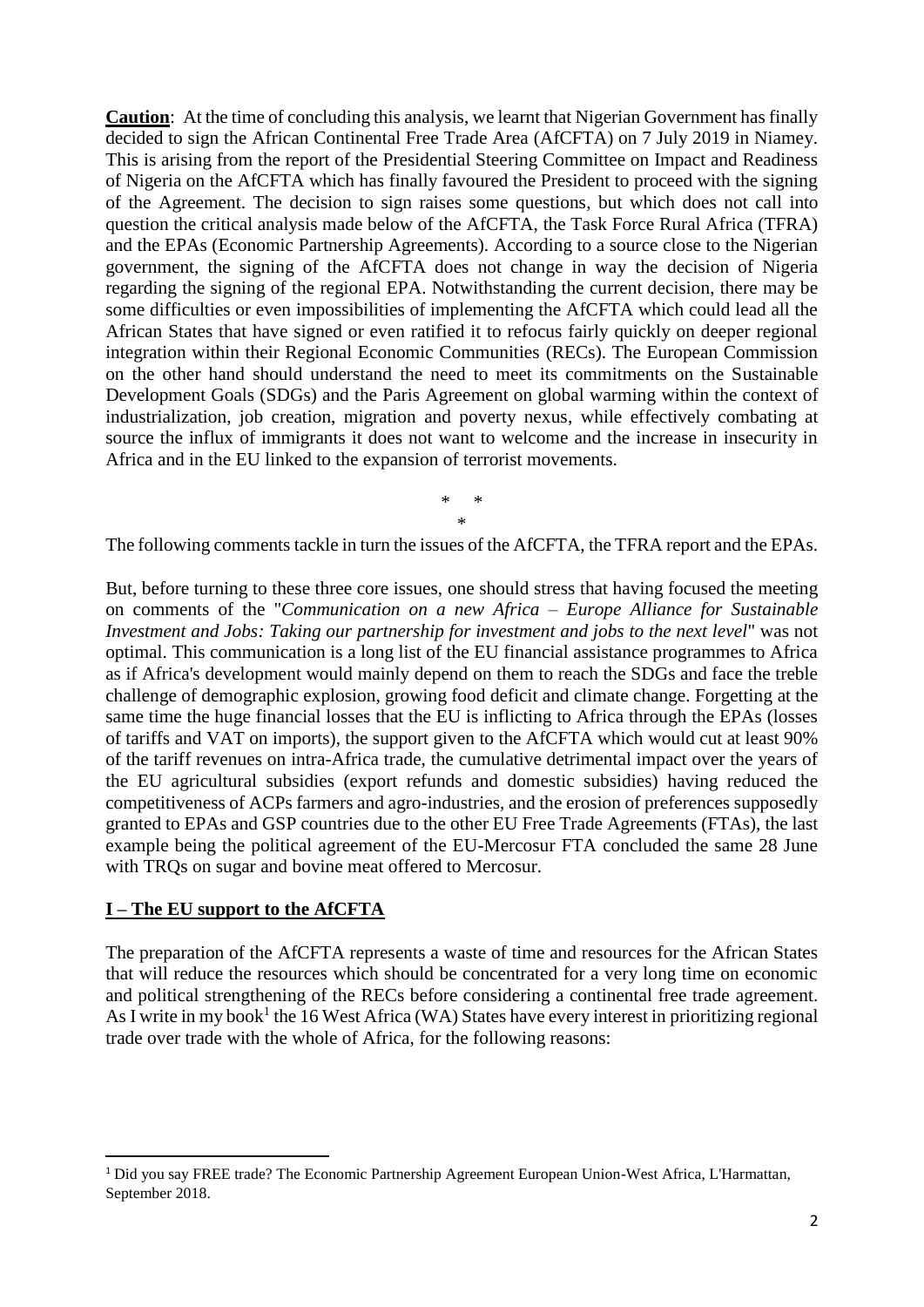#### **1.1 – WA has a strong interest to promote regional integration over the mirage of a premature continental integration**

While, according to TradeMap, WA imported from Africa only 10.5% of its global imports in 2016 and exported to Africa only 20.2% of its global exports, intra-WA imports nevertheless represented 66% of its imports from Africa and intra-WA exports 62% of its exports to Africa. While Côte d'Ivoire (CI) imported from Africa only 21.4% of its global imports and exported to Africa only 33% of its global exports, its imports from WA represented 75.1% of its imports from Africa and its exports to WA accounted for 59.2% of its exports to Africa. And while Ghana imported from Africa only 9% of its global imports and exported to Africa only 24.6% of its global exports, its imports from WA represented 45.6% of its imports from Africa and its exports to WA represented 77.8% of its exports to Africa. Clearly, these two countries have a strong interest in favouring regional integration over the mirage of a premature continental integration.

This contradicts the assertion made by a representative of DG Trade during the Civil Society Dialogue meeting of 28 June 2019 that Ghana exports to the rest of WA are minimal. To the contrary the Third World Network Africa, based in Accra, points out that "*Today, more than 90 per cent of Ghana's most dynamic manufacturing exports go to the West Africa sub-region… the EPAs directly undermine this*" 2 . This finding is confirmed by the World Bank study of 2015 on Ghana iEPA: "*The most important export market for employment is ECOWAS: exporters to ECOWAS employed 38.7 percent of the sample's workers. The second most important market was the European Union: exporters to the European Union employed 4.9 percent of the sample's workers*" 3 .

## **1.2 – The MFN clause provision of the CI and Ghana iEPAs**

According to the MFN clause provision of Article 17 of CI's iEPA (and Ghana's iEPA), "*With regard to the areas covered by this chapter, the Ivorian Party shall grant to the EC Party any more favourable treatment that might result from the Ivorian Party becoming a party to a free trade agreement with a major trading partner after the signature of this Agreement... In the context of this Article, "free trade agreement" means any developed country, or any country having a share of world trade of more than 1 percent in the year preceding the entry into force of the free trade agreement referred to in paragraph 2, or any group of countries acting individually, collectively or through a free trade agreement having a share of world trade of more than 1.5 percent in the year preceding the entry into force of the economic integration agreement referred to in paragraph 2*". Indeed in 2016 Africa accounted for 2.2% of world exports and 3.2% of world imports. Now that CI and Ghana, along with the 13 other WA States having signed the AfCFTA except Nigeria, have committed to open their markets to 90% of their imports from Africa, they will be obliged to liberalize 90% of their imports from the EU instead of the 80% provided for in their iEPAs (I calculated this would be 75% in their imports from EU28-UK).

Even if paragraphs 3 and 4 of this article 17 provides that "*3- If the Ghanaian Party obtains from a major trading partner a substantially more favourable treatment than the one offered by the EC Party, the Parties will enter in consultations and jointly decide the implementation of the provisions of paragraph 2. 4- The provisions of this Chapter shall not be so construed as to oblige the Parties to extend reciprocally any preferential treatment applicable as a result of the one of them being party to a free trade agreement with third parties on the date of signature of* 

 $\overline{\phantom{a}}$ 

<sup>2</sup> http://www.socialwatch.org/node/13598

<sup>3</sup> MacLeod, Jamie; Von [Uexkull,](http://documents.worldbank.org/curated/en/docsearch/author/m923878) Jan Erik; [Shui,](http://documents.worldbank.org/curated/en/docsearch/author/m942007) Lulu, *Assessing the economic impact of the ECOWAS CET and economic partnership agreement on Ghana*, 1<sup>st</sup> January 2015,

http://documents.worldbank.org/curated/en/845041467999971258/Assessing-the-economic-impact-of-the-ECOWAS-CET-and-economic-partnership-agreement-on-Ghana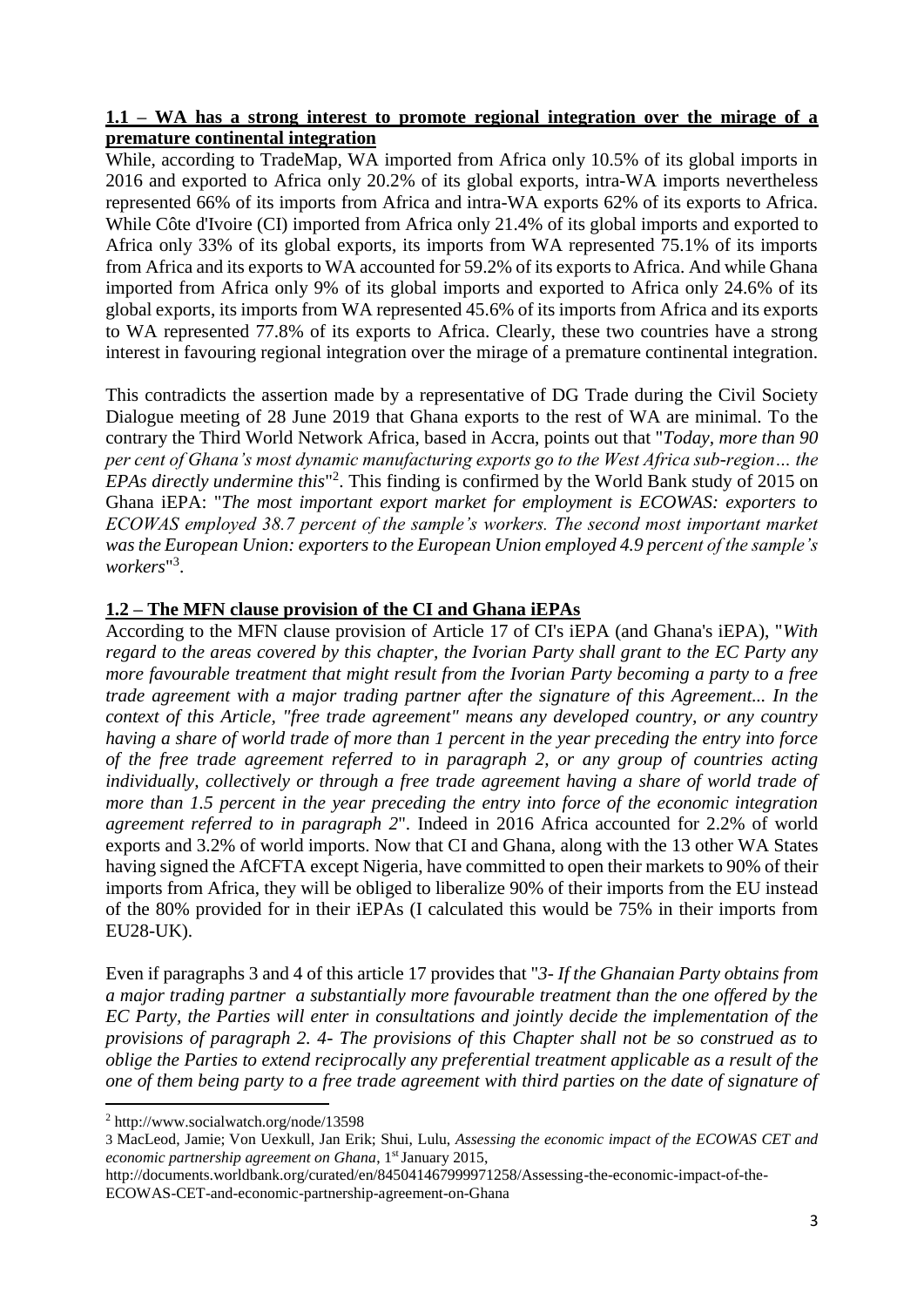*this Agreement*", these provisions would not necessarily be agreed by the EU Commission, so much so that it has refused to revise the regional EPAs texts of WA, EAC and CEMAC to accommodate the requests of Nigeria<sup>4</sup>, Tanzania, and of the 5 CEMAC States other than Cameroon<sup>5</sup>.

While the MFN clause would not have played a role in the WA regional EPA since its Article 16 specifies that it would only apply to "*a trading partner other than African countries and ACP States*", this restriction does not exist in the texts of the CI and Ghana's iEPAs, nor in the text of the CEMAC EPA signed and implemented only by Cameroon. Add to this the inconsistencies in the provisions of Articles 19 and 20 of the AfCFTA dealing with possible conflicts with trade agreements concluded by RECs. On the one hand, Article 19 provides that "*This Agreement shall not cancel, modify or revoke rights and obligations arising from pre-existing trade agreements concluded by States Parties with third parties*", while Article 20 provides that "*In the event of incompatibility between this Agreement and any regional agreement, this Agreement shall prevail to the extent of the specific incompatibility, unless otherwise provided in this Agreement*".

In other words, according to Article 19, the AfCFTA should not modify the provisions of the EPAs concluded with the EU, and in particular the iEPAs of CI and Ghana to liberalize only 75% of their imports from the EU28-UK, whereas, according to Article 20, they should liberalize 90% given the MFN clause of the iEPAs. In that case, if the other WA States having signed the AfCFTA want to protect themselves from the unfair competition of CI and Ghana exports they could only tax them by at most 10%, much less than the tariffs of the WA CET (especially on the 130 tariff lines at 35%, which include many agricultural products). So that they will lose competitiveness vis-à-vis these two countries that will import duty free from the EU (and at most at a 20% duty before the not yet liberalized products), their capital goods and inputs, of which fertilizers and refined petroleum and diesel supposedly liberalized from 1st January 2019 in the CI iEPA, giving a competitive edge to its agricultural products that can move freely within the ECOWAS market without being subject to rules of origin. So that the combination of the AfCFTA and iEPAs will disintegrate the WA regional integration process, a perspective not attractive for the long list of investment programmes that the EU claims to foster. Instead of being stepping stones to the AfCFTA the EPAs, particularly IC and Gahna iEPAs, will be its stumbling blocks.

## **1.3 – The AfCFTA will have no influence either on trade negotiations in the WTO**

 $\overline{a}$ 

And this until it becomes a full member, like the EU, which negotiates on behalf of its 28 Member States (MS). The CFTA will not have bound tariffs, the only ones negotiated at the WTO, and the future Continental Customs Union – which has not yet been negotiated – will have only

<sup>4</sup> On October 13, 2016 the INTA Committee of the European Parliament debated Ghana's interim EPA (iEPA), with the participation of Ms Hannah Tetteh, Ghana's Minister of foreign affairs. The Minister underscored clearly that there is no question to renegotiate the regional EPA which was concluded and initialled by all Members on 10 July 2014, the only thing preventing its implementation being the delay required by Nigeria to ponder on its provisions before signing. Sandra Gallina concurred with the Minister that the European Commission is not prepared either to renegotiate the regional EPA (extract from SOL "*Comments after the INTA Committee's debate on Ghana's interim EPA*", October 17, 2016, [https://www.sol-asso.fr/wp-content/uploads/2016/06/Comments](https://www.sol-asso.fr/wp-content/uploads/2016/06/Comments-after-the-INTA-Committees-debate-on-Ghanas-interim-EPA-SOL18-October-2016.docx.pdf)[after-the-INTA-Committees-debate-on-Ghanas-interim-EPA-SOL18-October-2016.docx.pdf](https://www.sol-asso.fr/wp-content/uploads/2016/06/Comments-after-the-INTA-Committees-debate-on-Ghanas-interim-EPA-SOL18-October-2016.docx.pdf) <sup>5</sup> The European Commission closed the door to the Central Africa regional EPA in a letter of December 2016 from the European Commissioners for Trade, Cecilia Malmström, and International Cooperation and

Development, Neven Mimica, addressed to CEMAC president Pierre Moussa: "*As indicated in our letter of July*  19th, our services are at your disposal to study with you the modalities of membership of the current agreement *between the EU and Cameroon. That it is therefore not possible to re-launch the regional negotiations interrupted in 2011 and in particular to discuss the text of a new agreement*" (http://bilaterals.org/?cemac-vers-un-accordde&lang=en)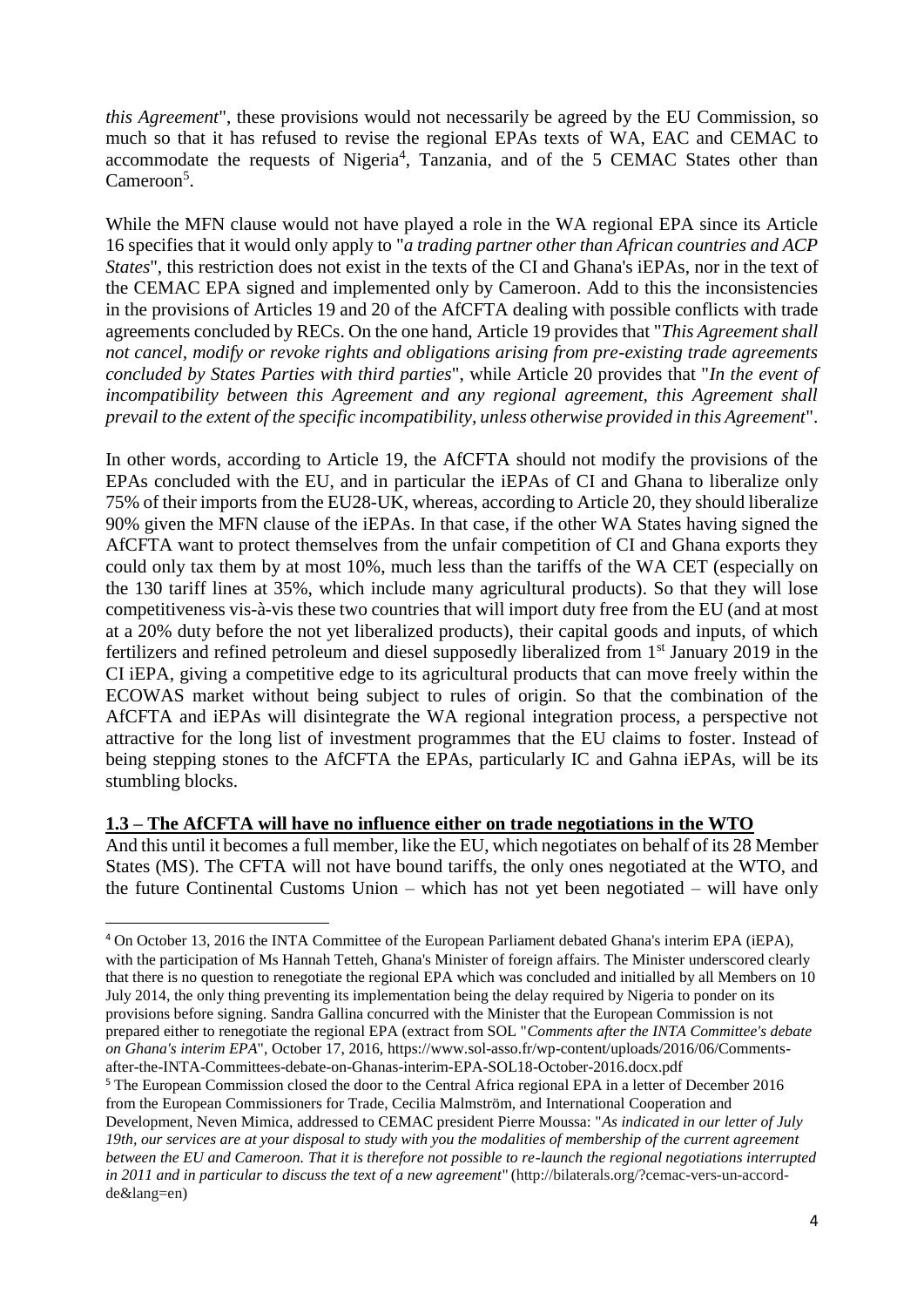applied tariffs without the possibility of increasing them to the level of the bound duties of most of its MS which are WTO Members, just as the RECs' Common External Tariffs (CETs) only cover applied tariffs, although most of their MS are WTO Members with individual bound tariffs, as is the case for the 15 ECOWAS MS. On the contrary, the sharp reduction in intra-African tariffs will inevitably lead to a reduction in tariffs applied on African imports from the rest of the world, as confirmed by UNECA: "*The CCU would reduce the average protection imposed by African countries on imports from outside Africa. This increases African imports from the rest of the world by between 2.7 percent (US\$16.2 billion) and 3.5 percent (US\$21.6 billion) by 2022, as compared to a scenario where only the CFTA is in place… Both intra- and extra-African exports also increase (between US\$45.8 billion and US\$52.9 billion) as a result of the CCU as African economies become more competitive on the world market due to lower production costs brought about by lower import costs*".

# **1.4 – Africa is rapidly desindustrializing**

Of course this reasoning comes from the idea that Africa will increase its market shares and become more competitive than the rest of the world in industrial products and services whereas the reality is that "*The share of manufacturing in Africa's GDP fell from 15 per cent in 1990 to 10 per cent in 2008 (UNCTAD and UNIDO, 2011)<sup>6</sup> . The most significant decline was observed in Western Africa, where it fell from 13 to 5 per cent over the same period. Substantial deindustrialization was also observed in the other subregions of Africa. For example, in Eastern Africa the share of manufacturing in output fell from 13 per cent in 1990 to about 10 per cent in 2008, and in Central Africa it fell from 11 to 6 per cent over the same period. In Northern Africa it fell from about 13 to 11 per cent, and in Southern Africa it fell from 23 to 18 per cent. The declining share of manufacturing in Africa's output is of concern because historically manufacturing has been the main engine of high, rapid and sustained economic growth (UNCTAD and UNIDO, 2011). Furthermore, manufacturing is critical for absorbing the millions of young Africans who will be joining the labour market in the coming years. Already, 40 per cent of Africa's population resides in urban areas, and this number is projected to rise to about 60 per cent by 2050. Taking these considerations on board means rethinking the investment policy approach and moving the policy debate on investment away from the singular focus on FDI attraction towards a more balanced, pragmatic and strategic perspective on how FDI can fit into the development agenda in ways that bring about not only faster and sustained growth but also stimulate domestic investment and links with domestic enterprises to promote structural and technological change*".

This ECA reasoning that a decline in customs duties (CDs) on imports from the rest of the world could increase Africa's competitiveness overlooks the multiple constraints that will long hinder it: deficiencies in infrastructures, particularly of transport; access to energy and water; technical skills; functioning of administrations, including customs; access to credit at reasonable rates and wide disparities in monetary policies and exchange rates; huge differences in CDs, in living standards, in political regimes, etc. Until these constraints are removed, the AfCFTA would encourage an increased loss of customs revenues and competitiveness and, consequently of jobs, while the focus should be on strengthening the RECs.

An excellent article of Michael Odijie shows clearly that the lack of coordination of industrial policies, but also of agri-food industries, in the ECOWAS, has fostered the multiplication of noncompetitive national projects by lack of economies of scale, the same fate being even more expected with the AfCFTA which "*currently has no programme governing industrial policy. Instead, African continental free trade is expected to encourage intraAfrica trade; for example,* 

l <sup>6</sup> It was of 10.6% in 2015: http://data.worldbank.org/indicator/NV.IND.MANF.ZS?locations=ZG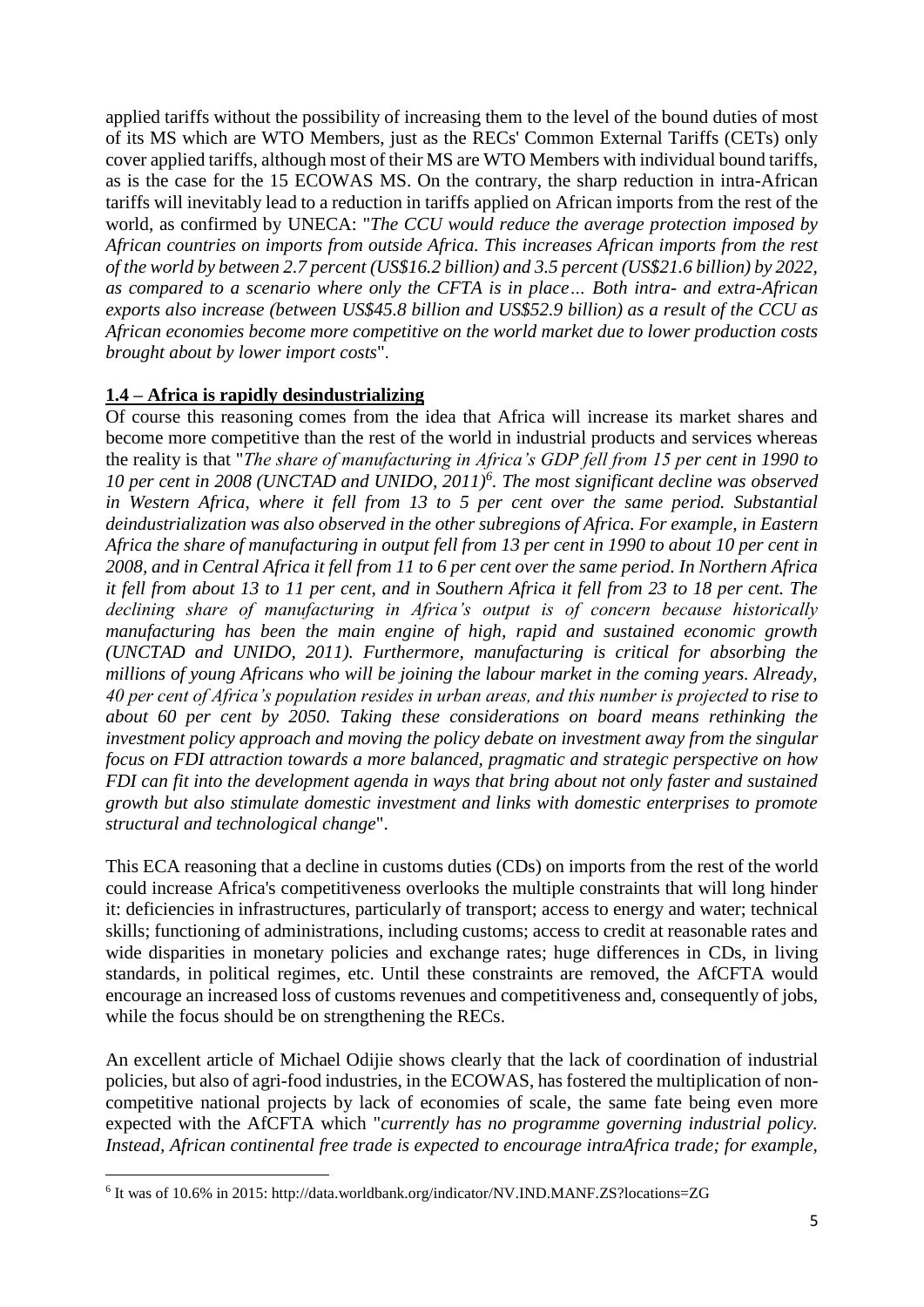*the United Nations Economic Commission for Africa estimated that the agreement will boost intra-African trade by 52 percent by 2022. This is in turn expected to promote industrialization, or change in economic activities. However, a mechanism must be found to deal with the lack of coordination that is likely to occur at a continental level*" 7 .

## **1.5 – The AfCFTA madness of eliminating tariffs on agricultural products**

Add to that the madness of eliminating tariffs on agricultural trade, even though they could be among the sensitive products whose elimination would only be postponed for a maximum of 10 years. Simon Mevel and Stephen Karingi of UNECA write: "*African agri-food exports to the rest of the world... would increase by 9.4% in the case of the continental FTA in 2022 compared to the baseline scenario... The largest increase would occur in sectors such as wheat, cereals, sugar, meat, milk and dairy products*" 8 . Such an assertion shows their total ignorance of African agriculture since the deficit of these four products – cereals (of which wheat), sugar, meat and dairy products and their preparations – was of \$30 billion (bn) in 2016, of which \$18.9 bn for cereals, \$3.8 bn for sugar and also for meat and \$3.3 bn for dairy products. Sub-Saharan Africa's share of this deficit was \$10.4 bn for cereals, \$2.5 bn for sugar, \$2.2 bn for meat and \$1.5 bn for dairy products respectively. In fact, Africa's annual net deficit in wheat increased from \$3.150 bn in 2000-02 to \$11.452 bn in 2013-15<sup>9</sup>. At the same time, intra-African wheat exports increased from just \$24,572 to \$139,900. Not a single African country exports wheat and intra-African wheat exports are only re-exports to neighbouring countries of non-African imports.

Furthermore UNCTAD adds that "*The elimination of tariffs on intra-African agricultural trade due to the CFTA would be a key factor as the protection of agricultural products is higher than that of non-agricultural products*", and proposes to make "*mutual concessions between the parties on market access between agriculture and industry*". The same statement comes from TRALAC researcher Willemien Viljoen, for whom, in the CFTA, "*Tariff reductions should include sensitive products such as textiles, agricultural products and processed food products, and low tariffs should be reduced to zero to eliminate "compound" tariffs for products that cross borders several times*" 10 .

All this evidence militates in favour of the AfCFTA being only a very long-term objective, the last step in the consolidation of RECs that would have achieved a high level of integration, including monetary and political integration, with in particular a substantial budget allocated to catching up of the least competitive States that will suffer most from the decline in their customs revenues, failing which they will leave the RECs and a fortiori the AfCFTA. Following the example, once in a while, of the EU, which has always devoted a third of its budget to the Structural and Cohesion Funds allocated to catching up of the least competitive MS, to the point that Poland is the largest net recipient of EU aid with more than  $\epsilon$ 9 bn per year, 7 times more than the EPADP for the WA alone!

 $\overline{\phantom{a}}$ 

<sup>7</sup> [Michael Odijie,](https://www.researchgate.net/profile/Michael_Odijie?enrichId=rgreq-20664cce5b931e647324fbdf5cf858a0-XXX&enrichSource=Y292ZXJQYWdlOzMzMTkzNjE0MjtBUzo3Mzg5MDEyNDExMDIzMzhAMTU1MzE3OTE5MjYwNA%3D%3D&el=1_x_5&_esc=publicationCoverPdf) *[The need for industrial policy coordination in the African Continental Free Trade Area](https://www.researchgate.net/publication/331936142_The_need_for_industrial_policy_coordination_in_the_African_Continental_Free_Trade_Area?enrichId=rgreq-20664cce5b931e647324fbdf5cf858a0-XXX&enrichSource=Y292ZXJQYWdlOzMzMTkzNjE0MjtBUzo3Mzg5MDEyNDExMDIzMzhAMTU1MzE3OTE5MjYwNA%3D%3D&el=1_x_3&_esc=publicationCoverPdf)*, article in African Affairs, March 2019

[https://www.researchgate.net/publication/331936142\\_The\\_need\\_for\\_industrial\\_policy\\_coordination\\_in](https://www.researchgate.net/publication/331936142_The_need_for_industrial_policy_coordination_in_the_African_Continental_Free_Trade_Area) [\\_the\\_African\\_Continental\\_Free\\_Trade\\_Area](https://www.researchgate.net/publication/331936142_The_need_for_industrial_policy_coordination_in_the_African_Continental_Free_Trade_Area)

<sup>8</sup> Simon Mevel and Stephen Karingi, "*Towards a Continental Free-Trade Area in Africa: a CGE modelling assessment with a focus on agriculture*", in UNCTAD & ILO, *Shared Harvests: agriculture, trade and employment*, 2013, pp 289-324, http://unctad.org/en/PublicationsLibrary/ditctncd2013d2\_en.pdf

<sup>9</sup> http://unctadstat.unctad.org/wds/TableViewer/tableView.aspx

<sup>10</sup> http://us2.campaign-archive1.com/?u=3bfd093b3611382763c2c1a5e&id=867493c6b5&e=7590d8f955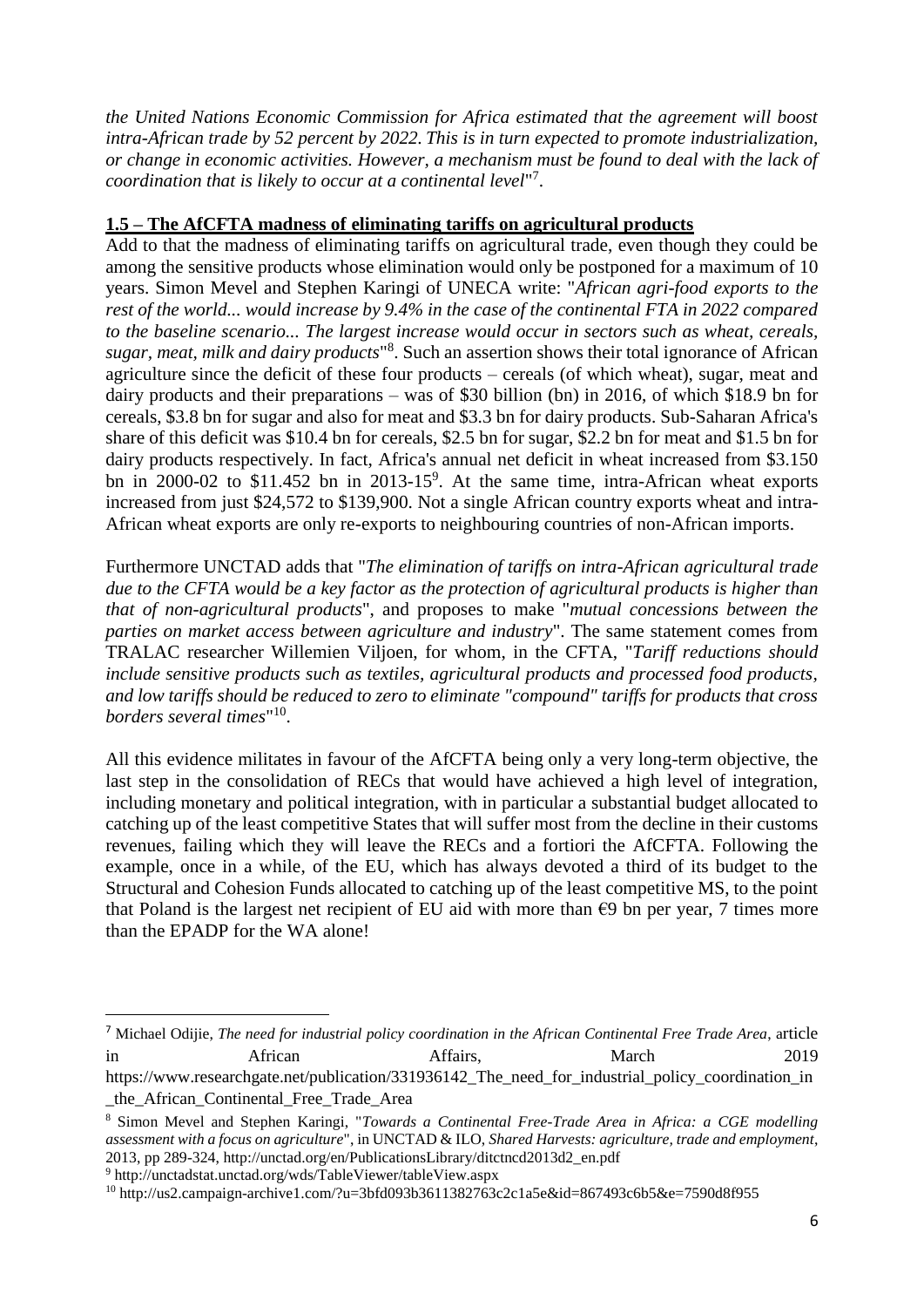# **II – The EU report of the Task Force Rural Africa (TFRA)**

The TFRA report is basically inviting Africa to copy the EU experience of agricultural policy as if it had fostered a sustainable rural development, forgetting its huge flaws that could not and should not be followed by Africa. We will quote excerpts of Jacques Berthelot's application to be selected in the Task Force. But you should first read the "*Reaction by civil society organisations to: Report by the Task Force Rural Africa - "An Africa-Europe Agenda for Rural*  Transformation" June 2019"<sup>11</sup>.

## **2.1 – The lessons that African countries could draw from the CAP experience cannot be based on the present CAP**

The best lessons that African countries could draw from the CAP experience in agriculture, agrifood industries and rural development, cannot be based on the idea that they are the present models of EU policies which would correspond to the present needs of Africa, and particularly of SSA, for the following reasons:

- The employment issue: while the number of agricultural employments in AWU (agricultural working units) has declined by 3.42% per year on average from 1993 to 2014 in the EU28 (from 19,422 million to 9,349 million), and as the DG Agri anticipates a further decrease by 2.3% per year from 2015-17 to 2030, SSA needs to increase sharply its agricultural jobs as its population would more than double from 2017 to 2050, rising by 2.3% annually. The UN foresees that the SSA rural population would rise by 47% (by 1% per year) from 2011 to 2050.

- The main source of farmers' income: another clear impossibility is to replicate the EU model of farm income in SSA given the huge share of subsidies in the EU. For Alan Matthews, "*Over the full period 2004-2013, direct payments have accounted for 47% of farm net income, other public transfers 15%, and market income the remaining 38%*" 12 .

- Reliance on public transfers to finance agricultural production: it is illusory to rely on large public transfers from rich countries as total ODA per capita to SSA has decreased from \$66.8 in 2010 to \$56.9 in 2016 and that going to agriculture from \$1.94 to \$1.45, the share of agriculture in total ODA to SSA having decreased from 6.68% to 5.69%.

- Reliance on PPP (public-private-partnership) on agricultural investments is not appropriate either if we mean large-scale farms using modern technologies detrimental to employment and the environment, which would demand tax exemptions, and generally for exports to international markets rather than to local markets. During the joint hearing of the AGRI and DEV Committees of the European Parliament on 27 February 2018, Leonard Mizzy, in charge of agriculture at DG DEVCO, has acknowledged that agriculture is a sector which has been under-invested in SSA as it is considered too risky, which is the reason why DG DEVCO avails of a substantial portfolio to encourage the private sector to overcome their risk aversion.

## **2.2 – The CAP experience which should be inspiring SSA is that from 1962 to 1992**

l

The CAP which should inspire SSA countries is that implemented from 1962 to 1992, while eliminating its main drawbacks – lack of import protection of feedstuffs, large export refunds and lack of supply management –, for the following reasons:

<sup>11</sup> [https://nigeria.actionaid.org/news/2019/reaction-civil-society-organisations-report-task-force-rural-africa-africa](https://nigeria.actionaid.org/news/2019/reaction-civil-society-organisations-report-task-force-rural-africa-africa-europe-agenda)[europe-agenda](https://nigeria.actionaid.org/news/2019/reaction-civil-society-organisations-report-task-force-rural-africa-africa-europe-agenda)

<sup>12</sup> Alan Matthews, *The dependence of EU farm income on public support*, April 20, 2016, http://capreform.eu/thedependence-of-eu-farm-income-on-public-support/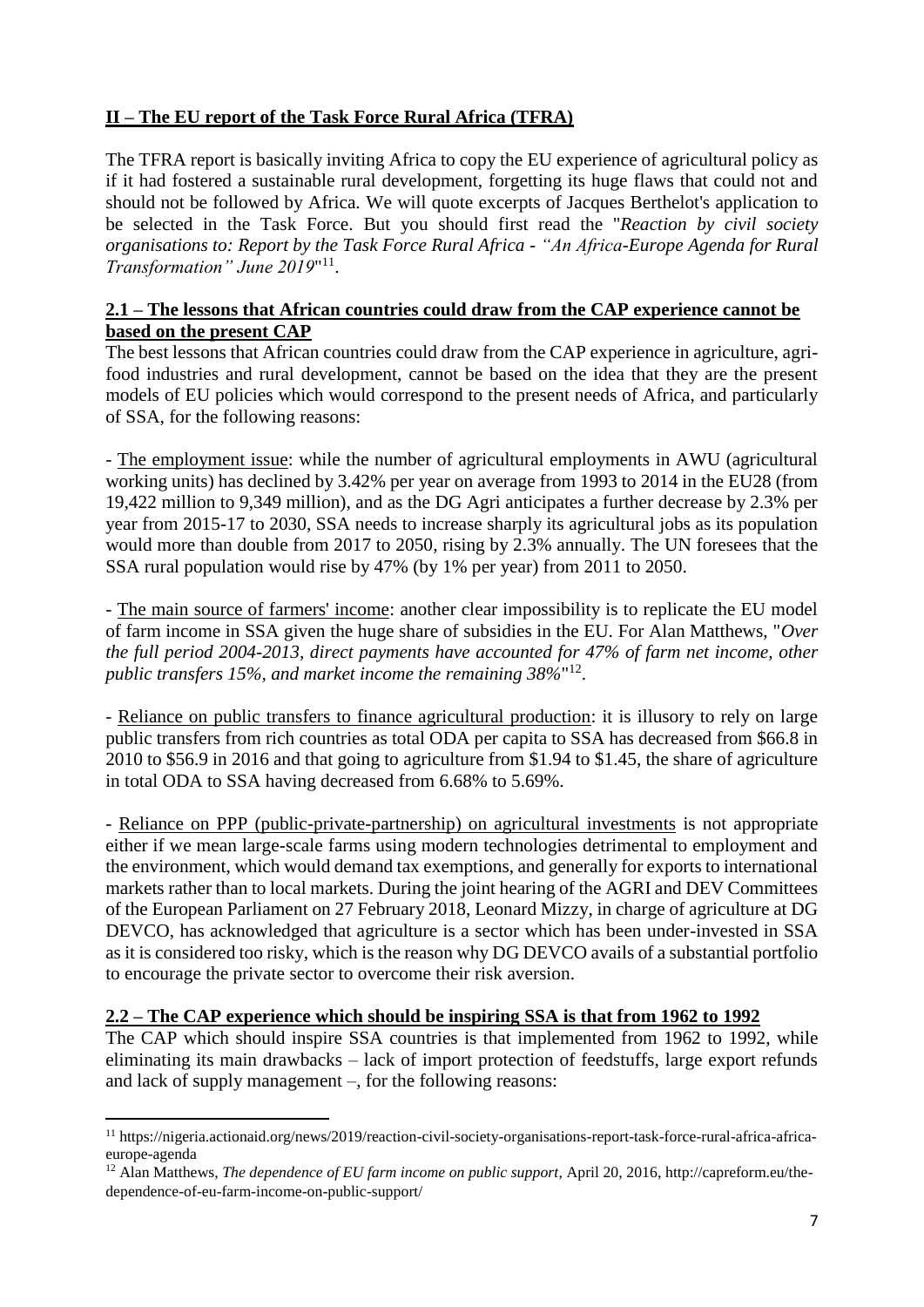- The first priority of SSA agricultural policies should be to lower its food dependency instead of trying to export more non-basic staples through participation in global value chains where SSA farmers and agro-industries have been confined to the lowest level of unprocessed products. Excluding trade in coffee-cocoa-tea-spices – which are not staple foods and are mainly exported – the SSA food deficit with all countries was multiplied by 4.2 from 2005 to 2016, of which by 10.9 for West Africa<sup>13</sup>.

- To reinforce the trade policies of SSA their RECs (such as ECOWAS or EAC) should become full WTO members, as the EU has done (the EEC joined the GATT in 1960 before finalizing its Common external tariff and the rules of the  $CAP<sup>14</sup>$ ), to avail of bound duties because their CET (common external tariffs) are only of applied duties, even if their MS avail of bound duties at the WTO, but which they cannot use without leaving their regional integration objectives. The RECs could then weigh on WTO rules to prioritize local food markets instead of global value  $\text{chains}^{15}$ .

- SSA farmers must avail of stable and remunerative prices to be able to self-finance the necessary increase in food production because of the incapacity of SSA governments to subsidize their so many farmers at a significant level and because of the present context of the huge volatility in international prices, amplified by the volatility in exchange rates together with SSA low rates of agricultural tariffs. Even if public money would clearly be required to finance upstream and downstream investments, particularly on transport, energy and irrigation infrastructures.

- These stable and remunerative prices to SSA farmers should be reached, as the CAP had done very efficiently, through variable levies<sup>16</sup> before the WTO (but that the EU is still using on some cereals and fresh fruits and vegetables), on the main staple foods: cereals, sugar, milk powder, meats and eggs. FAO and the EU (in the Argentine-Chile case on the Chile price-band system) have argued that variable levies should be allowed at the WTO as long as they do not exceed the bound duties. Furthermore all countries are still using actual variable levies hidden under several masks as explained in "*How to regulate agricultural prices*" 17 .

- The EU should cease to enforce the signature and implementation of EPAs as they would deprive SSA countries of huge customs duties (CDs) and foster unemployment by loss of competitiveness with imports from the EU. It should be committed to prioritize its development objectives over its short run trade objectives, to implement the Agenda 2030 and the Sustainable Development Goals, to attack the root causes of illegal immigration to the EU and enrolment in Boko Haram and other jihadist movements.

 $\overline{a}$ 

<sup>13</sup> Jacques Berthelot, *Rebâtir la politique africaine sur la souveraineté alimentaire*, Revue Africa21, n°2/2017, pages 69-81, http://www.africa21.org/4eme-numero-dafrique-durable-2030-lagriculture-africaine-les-defis-denourrir-la-population-developper-leconomie-et-preserver-lenvironnement/ du

<sup>14</sup> http://www.cyelp.com/index.php/cyelp/article/view/122

<sup>15</sup> *Addressing the imbalances in the WTO rules to promote local food systems in West and Eastern Africa in line with the Sustainable Development Goals (SDGs)*, ROPPA, SEATINI Uganda and SOL, WTO Public Forum, 28 September 2017, https://www.sol-asso.fr/analyses-politiques-agricoles-jacques-b-2/

<sup>16</sup> J. Berthelot, *Selon que vous serez puissant ou misérable… La question agricole dans le commerce mondial*", Revue Internationale et Stratégique, hiver 2017, pp. 121-131.

<sup>17</sup> Jacques Berthelot, *Réguler les prix agricoles*, L'Harmattan, 2013. An English version (*How to regulate agricultural prices*) may be downloaded: https://www.sol-asso.fr/wp-content/uploads/2013/05/How-to-regulateagricultural-prices-J.-berthelot-2013.pdf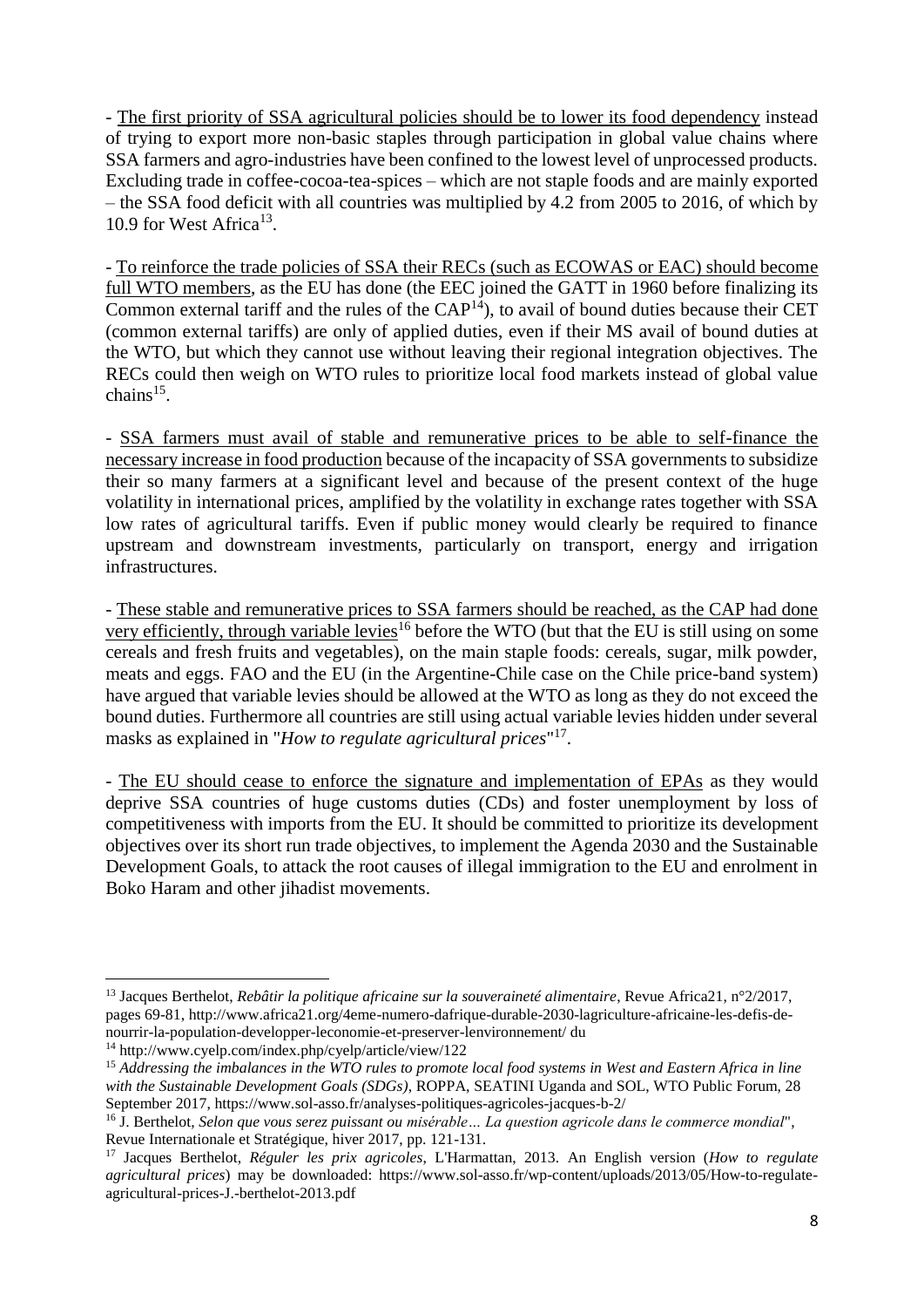- Imposing SSA countries to cut their tariffs on food imports from the EU is all the more unfair that the EU tariffs on its basic food products are well above those of SSA<sup>18</sup> and they cannot exclude all food products from liberalization because they need to protect also infant industries. The more so as SSA competitiveness on the EU market is already eroded by the FTAs signed with nine Latin America's countries which have almost the same duty free-quota free access for the same tropical products (even if they would still have to pay a reduced MFN duty on bananas), with more erosion to come from the EU new FTAs with Mercosur, Mexico, Chile and several Asian countries.

- The EU should cease to claim that it is no longer subsidizing its food exports because it has deleted its export refunds since 2014, ignoring that the WTO has ruled four times – in the Dairy products of Canada case of December 2001 and December 2002, the US Cotton case of March 2005 and the EU Sugar case of April 2005 – that domestic subsidies (and particularly the alleged decoupled ones in the US cotton case) should be taken into account in assessing dumping<sup>19</sup>. Let us add that the EU might lose the panel established on 24 June 2019 at the WTO to challenge the antidumping and countervailing duties imposed by the US on its imports of table ripe olives from Spain, in which case it is the whole CAP based on so-called fully decoupled subsidies that would fall down<sup>20</sup>.

- Clearly implementing stable and remunerative agricultural prices in SSA RECs over a period of 5 to 10 years would spill over the level of food prices, which would generate massive riots if not offset by the parallel implementation of large domestic food aid programmes, as in India, and other measures such as in Brazil's Zero Hunger programmes. As unfortunately SSA is too poor to finance itself such programmes, the funding could come, besides the traditional ODA providers – of which the EU and its MS –, from a very long-term loan (30-40 years) of the World Bank subsidiary AID (Agency for International Development), at an interest rate of 0.75% and with a 10-year deferred repayment. This would be a component of a "Marshall Plan" for ECOWAS and other SSA RECs, alongside an infrastructure component to increase regional trade, a "research and diffusion of technologies" component on processing local cereals and tubers as a substitute to imports of wheat and partially rice, and a "non-agricultural jobs" component to raise the purchasing power of urban citizens, through raising the tariffs on the textile and clothing sector to ensure profitable outlets to regional cotton.

l

<sup>18</sup> *From customs duties to total agricultural protection: the case of the European Union-West Africa trade*, SOL, April 19, 2018, [https://www.sol-asso.fr/wp-content/uploads/2019/01/From-customs-duties-to-total-agricultural](https://www.sol-asso.fr/wp-content/uploads/2019/01/From-customs-duties-to-total-agricultural-protection.-April-19-2018.pdf)[protection.-April-19-2018.pdf](https://www.sol-asso.fr/wp-content/uploads/2019/01/From-customs-duties-to-total-agricultural-protection.-April-19-2018.pdf)

<sup>19</sup> See Annexes 1 and 2 of *The EU actual AMS and OTDS in 2013-14*, SOL, 29 April 2017, https://www.solasso.fr/wp-content/uploads/2017/01/The-EU-actual-agriculrural-supports-AMS-and-OTDS-in-2013-14.pdf

<sup>20</sup> [https://www.wto.org/english/tratop\\_e/dispu\\_e/cases\\_e/ds577\\_e.htm;](https://www.wto.org/english/tratop_e/dispu_e/cases_e/ds577_e.htm) *The European Commission has crossed the Rubicon on Spanish table olives*, SOL, 19 February 2019, [https://www.sol-asso.fr/wp](https://www.sol-asso.fr/wp-content/uploads/2019/01/The-European-Commission-has-crossed-the-Rubicon-on-Spanish-table-olives-19-February-2019.pdf)[content/uploads/2019/01/The-European-Commission-has-crossed-the-Rubicon-on-Spanish-table-olives-19-](https://www.sol-asso.fr/wp-content/uploads/2019/01/The-European-Commission-has-crossed-the-Rubicon-on-Spanish-table-olives-19-February-2019.pdf) [February-2019.pdf](https://www.sol-asso.fr/wp-content/uploads/2019/01/The-European-Commission-has-crossed-the-Rubicon-on-Spanish-table-olives-19-February-2019.pdf)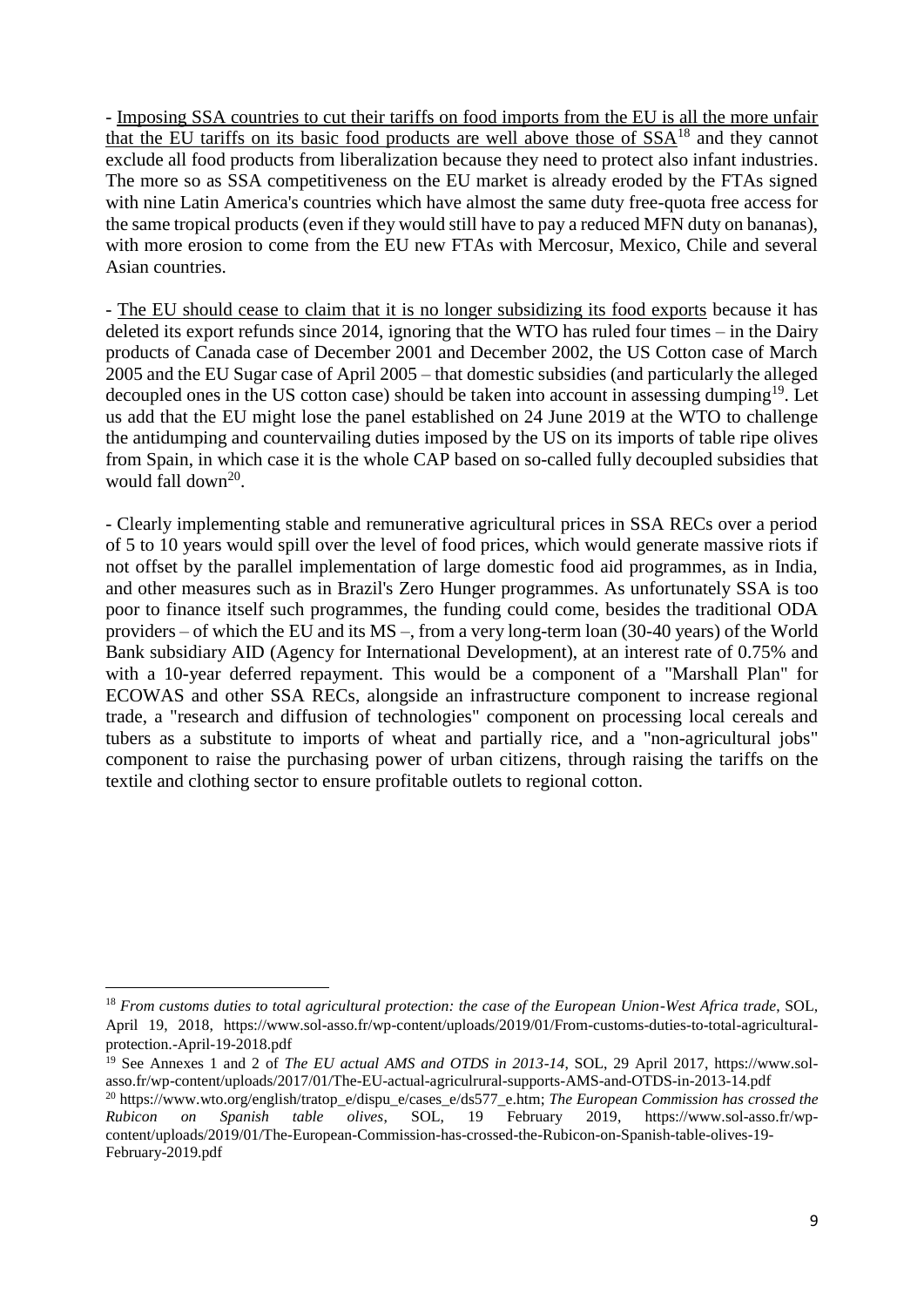## **III – The necessity to reconsider the EPAs**

Without repeating what has already been said above, let us consider the main other flaws of the EPAs, extracted for my quoted book on the WA EPA.

#### **3.1– The argument that it was legally impossible to maintain the non-reciprocal trade preferences of Lomé Agreements between the EU and the ACP countries does not hold**.

DG Trade claimed that they were no longer WTO-compatible, especially after the EU was twice convicted of violating the GATT's non-discrimination principle following complaints from the 9 countries of Latin America exporting bananas as they had to pay customs duties (CDs) to the EU while the ACP countries were exempted. Yet, if discrimination is prohibited by the GATT and the WTO according to a geographical criterion, it is possible according to the level of development. This has been at the origin of the EU's 'Generalized System of Preferences' (GSP) since 1971 for developing countries (DCs) and duty free-quota free (DFQF) for the 'Least Developed Countries' (LDCs) since the EU 'Everything But Arms' (EBA) Decision of 2001. Indeed the per capita GDP of the nine Latin American countries was 2.3 times higher in 1995 than that of the three African countries exporting bananas (Cameroon, CI and Ghana) and was 3.9 times higher in 2016. And the per capita GDP of the EU28 (\$ 31,785) was 20.8 times higher in 2017 than that of WA (\$ 1,527).

The EU could all the more obtain a new waiver from the WTO to maintain its non-reciprocal preferences that the "banana war" was buried twice. First, by the December 2009 agreement at the WTO where Latin American countries have agreed that the EU could maintain its duty free imports from ACP countries in return for a reduction of the CDs on their exports, from 148  $\epsilon$  per tonne ( $\epsilon$ /t) in 2010 to 114  $\epsilon$ /t in 2017. Then by the FTAs concluded with these countries in 2012 (in 2015 with Ecuador) which programmed a stronger reduction of their CDs, falling to 75  $\epsilon/t$ from 2020 against the normal MFN duty of 127  $\epsilon$ /t (reduced to 117  $\epsilon$ /t since 1 January 2018) and the abolition of import quotas. If the EU had buried this war as early as 2000 it could have obtained a waiver from the WTO to extend the Lomé's preferential agreements, especially for SSA countries, as the United States (US) had got for the AGOA (African Growth Opportunity Act) also in May 2000, with a renewed exemption for 10 years in 2015 with the unanimous consensus of the WTO, including of the EU.

## **3.2 – The EU has reneged on its "Everything But Arms" Decision and contradicted the WTO stance on LDCs**

By requiring that all the MS of each regional EPA abolish their CDs on about 80% of EU exports, this was cancelling the preferences of its 2001 EBA Decision. And this on the pretext of promoting the regional integration of each regional EPA which would not work with different trade regimes since the free movement of products would oblige the LDCs to tax imports from the DCs to avoid being invaded by products that they would import duty free from the EU. Yet a legal solution compatible with EBA and the WTO would have been to deduct from the percentage to be liberalized in each regional EPA that of exports from the EU to the LDCs. For the WA EPA, 43.5% of EU exports to the 13 LDCs in 2015 would have been deducted from the 76.2% to be liberalized, which would fall to 32.7% and for the EAC EPA, 45.4% of exports to the 4 LDCs in 2015 would have been deducted from the 82.6% to be liberalized, which would fall to 37.2%. But the EU has rejected this legal interpretation, which was too much of a hindrance to its trade objectives. Yet the House of Commons International Development Committee had defended this possibility on April 6, 2005 and the EU Trade Commissioner Peter Mandelson said: "*ACP countries will be no worse off joining once the EPAs kick in, from the*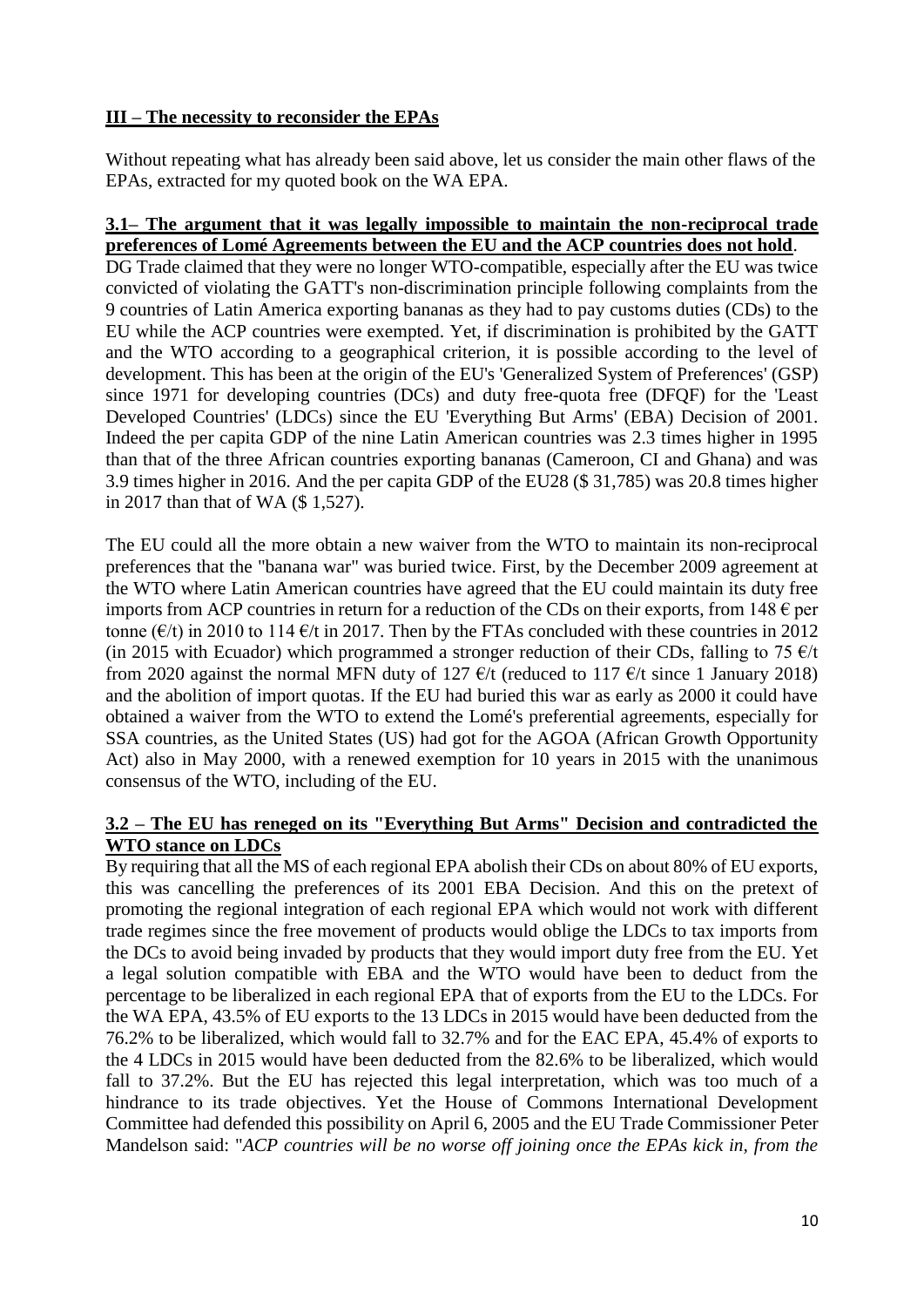*EBA… We are asking for 'EBA plus', not 'EBA minus'*" <sup>21</sup>. And the drafter of the House of Commons concluded: "*We understand 'EBA plus' to mean that LDCs who choose to sign an EPA will not have to offer the EU reciprocal market access*".

### **3.3 – DG Trade refused to release the last three impact assessments of the WA EPA that it**  had funded since their conclusions were negative for WA, but they were leaked<sup>22</sup>

Trade Commissioner Cecilia Malmström responded on July 7, 2016 to a request for clarification on this issue addressed by the French NGO CRIDEV on May 16, 2016, that "*The first two studies, carried out by ITAQA in 2008 and 2012, were sponsored by the ECOWAS Commission*" and that "*these studies are now obsolete*", which is false since "sponsored" means "paid" in French law. On the one hand, the logo of the European Commission appears at the top of the two ITAQA reports of April 2008 and April 2012, alongside the logos of ITAQA and ECOWAS, and the April 2008 report states that "*at the express request of the European Union this mandate*  has been extended to cover also the analysis of the long-term consequences of the signing of *possible Economic Partnership Agreements between the ECOWAS countries and the European Unio*n". As for the IFPRI study of January 2016, Commissioner Malmström wrote in her letter to CRIDEV: "*The report of the IFRI of January 2016 that you mention was not transmitted to my services*", another lie as IFPRI wrote: "*This study was prepared at the request of the Chief Economist of DG Trade to provide an economic analysis in support of trade negotiations and trade policy issues related to the Economic Partnership Agreement between the EU and the West Africa-Economic Partnership Agreement Group*" 23 .

## **3.4 – The untruths about the EU development aid to the West Africa EPA**

DG Trade has stated on numerous occasions that the EPA assistance program (PAPED) will grant  $66.5$  bn to WA from 2015 to 2020 while DG Development and Cooperation (DEVCO) pointed out in June 2015 that this is a simple retargeting of the aid already programmed by the EDF, the EIB and normal funds from the European Development Cooperation, so that there are no additional specific funds for the EPA. Among the recent pressures on Nigeria to sign, the EU Ambassador to Nigeria and ECOWAS, Michel Arrion, said the EU pledges to fund the PAPED to the tune of  $\epsilon$ 6.5 bn every 5 years until 2035. An unfounded promise since the Cotonou Agreement expires in 2020 and we do not know if it will be renewed and with what budget, and in any case not until 2035 since the EU Budget is not programmed beyond 2020. Not to mention that the UK, which will leave the EU, contributes 14.5% to the 11th EDF which is not an EU budget but is financed by the MS.

An equally gratuitous promise comes from article 60 of the WA EPA that "*West Africa undertakes to establish tax reforms as part of the change in taxation resulting from liberalisation. The European Union undertakes to help West Africa to implement these reforms. In view of these reforms, the European Union undertakes to provide funding to cover the fiscal impact agreed by the Parties for the period of tariff dismantling*" 24 .

Even with the possible extension of the PAPED until 2035, IFPRI anticipates that a tax would still be needed to maintain the fiscal revenues, which would otherwise be reduced by the liberalization due to the EPA. The conclusion of the study is that "*The EPA agreement raises the* 

l

<sup>21</sup> House of Commons International Development Committee, *Fair trade? The European Union's trade agreements with African, Caribbean and Pacific countries*, 6 April 2005, https://publications.parliament.uk/pa/cm200405/cmselect/cmintdev/68/68.pdf.

<sup>&</sup>lt;sup>22</sup> [http://www.bilaterals.org/?four-impact-studies-of-the-west&lang=en.](http://www.bilaterals.org/?four-impact-studies-of-the-west&lang=en) In fact, the fourth study, from the University of Ibadan, was not financed by DG Trade but it also refused to mention it.

<sup>&</sup>lt;sup>23</sup> http://www.ifpri.org/publication/european-unionwest-africa-economic-partnership-agreement

<sup>24</sup> http://data.consilium.europa.eu/doc/document/ST-13370-2014-INIT/fr/pdf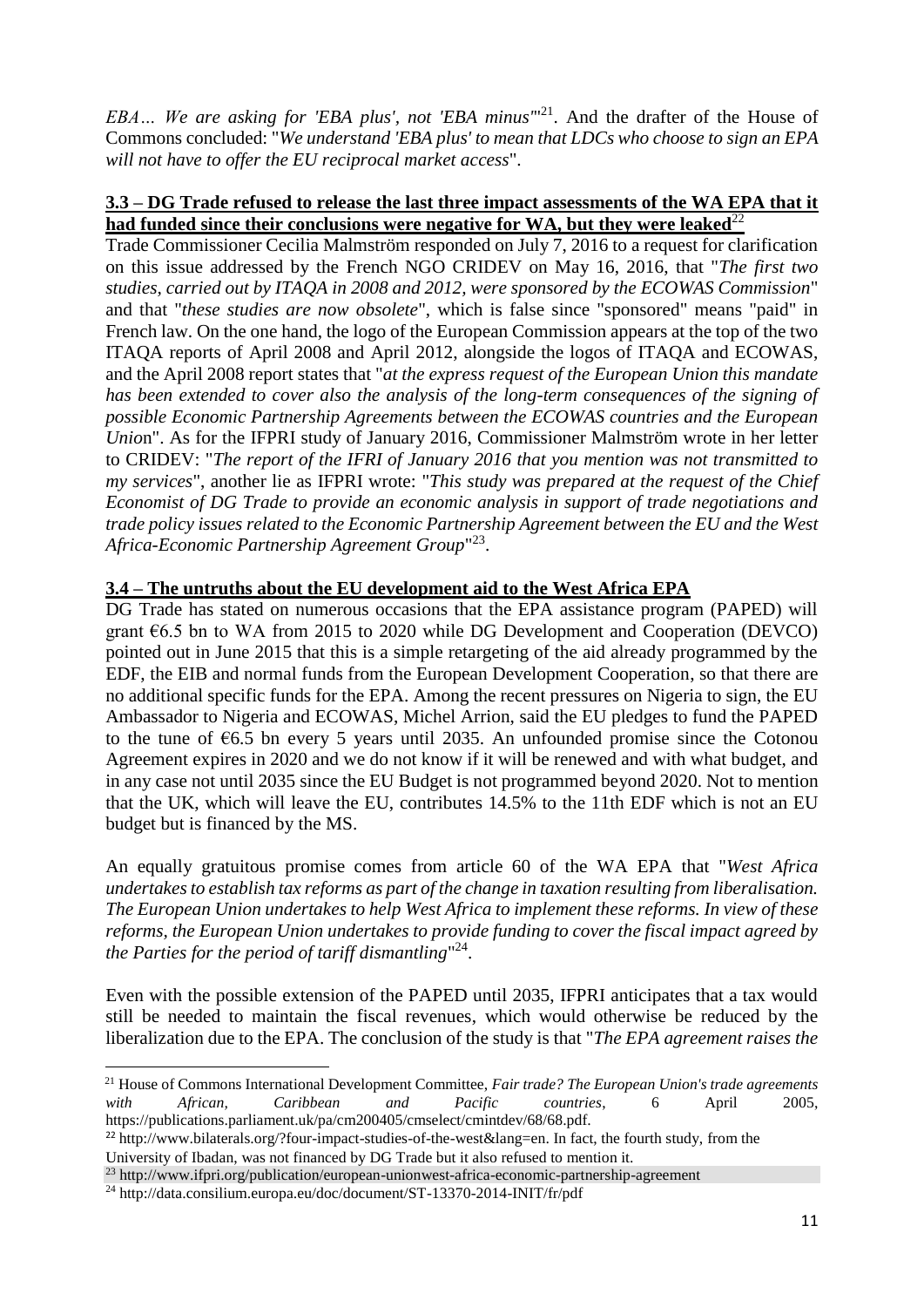*issue of a fiscal adjustment. Custom tariffs represent an important part of public revenues in ECOWAS countries. However, the EPA entails a significant reduction of custom duties, since the EU is an important and significant trading partner in the region. To maintain public expenses and the provision of public goods constant, ECOWAS governments will have to find an alternative source of public revenues… which necessarily reduces welfare… In conclusion, the*  benefits of the EPA between the EU and the EU countries seem weak, even negative<sup>"25</sup>. It is therefore understandable why Commissioner Cecilia Malmström replied to CRIDEV that "*The IFRI report of January 2016 that you mention has not been sent to my services*"!

#### **3.5 – Bilateral and multilateral safeguards will benefit the EU much more**

Bilateral safeguards would only occur in the EPA in the event of large increases in the quantities imported, but not in the event of a fall in import prices. However, in the current context of high volatility of prices and exchange rate of the euro – which is also that of the CFA franc for the eight WAEMU MS and the six CEMAC MS – a price-related safeguard is essential. While the safeguards invoked by WA must prove a serious injury to the companies concerned, the EU is not obliged to prove that the EU sugar producers have suffered injury or that WA was at the origin of this fall in the sugar price.

Peter Lunenborg of the South Centre<sup>26</sup> emphasizes that multilateral safeguards and the infant industry clause cannot be used by WA MS individually but only by the "*West Africa Party*" which Article 99 of the EU-WA EPA defines as follows: "*The West Africa Party comprises ECOWAS, UEMOA, and their Member States within their respective areas of competence as derived from the ECOWAS and UEMOA Treaties, and Mauritania*". It would be very difficult to find an agreement between all these components, especially since they will have to apply the safeguards in the same way and "*on the basis of the non-preferential rules of origin of the parties*" that WA has not defined, implying that they would be those of the EU or the WTO, in other words these safeguards would be inapplicable.

No reference is made in the WA EPA to the ECOWAS Supplementary Protection Tax (SPT), a surcharge on the CET applicable to products imported from third countries in case of increased volumes of imports of at least 25% of the average of the last three years for which data are available, as well as in case of price increases if, in a given month, the average CIF price of a product falls below 80% the average CIF price of the last three years for which data are available. Each ECOWAS State can set the level of SPT up to 70% of its bound MFN customs duties (CDs) in the WTO. The WA EPA or the iEPAs would thus prevent the use of SPT for imports from the EU, in contradiction with regional integration.

## **3.6 –The EU cannot pledge not to subsidize its agricultural exports to West Africa**

Although the EU claims that it has eliminated its export refunds since 2013, the WTO Appellate Body has ruled four times – in the Dairy Products of Canada case of December 2001 and December 2002, in the US Cotton case of March 2005 and the EU Sugar Case of April 2005 – that domestic subsidies to exported agricultural products are to be taken into account in assessing dumping. SOL has carried out numerous evaluations of the EU dumping of agricultural exports to ACP countries, of which to WA. The EU28 exported 3.4 million tonnes (Mt) of cereals in 2016 (including those incorporated in processed cereal products) through domestic subsidies of  $\epsilon$  203.7 M, with a dumping rate of 36.6% on the raw cereals exported<sup>27</sup>. It also exported 2.5 Mt

 $\overline{\phantom{a}}$ 

<sup>25</sup> http://www.ifpri.org/publication/european-unionwest-africa-economic-partnership-agreement

<sup>26</sup> Peter Lunenborg, *Analysis of the West Africa EPA*, South Centre, Geneva, February 2017.

<sup>&</sup>lt;sup>27</sup> *The subsidies to the EU exports of cereal products to West Africa in 2015 and 2016*, SOL, March 17, 2017; https://www.sol-asso.fr/wp-content/uploads/2017/01/The-subsidies-to-the-EU-exports-of-cereal-products-to-West-Africa-in-2015-and-2016-February-172017.pdf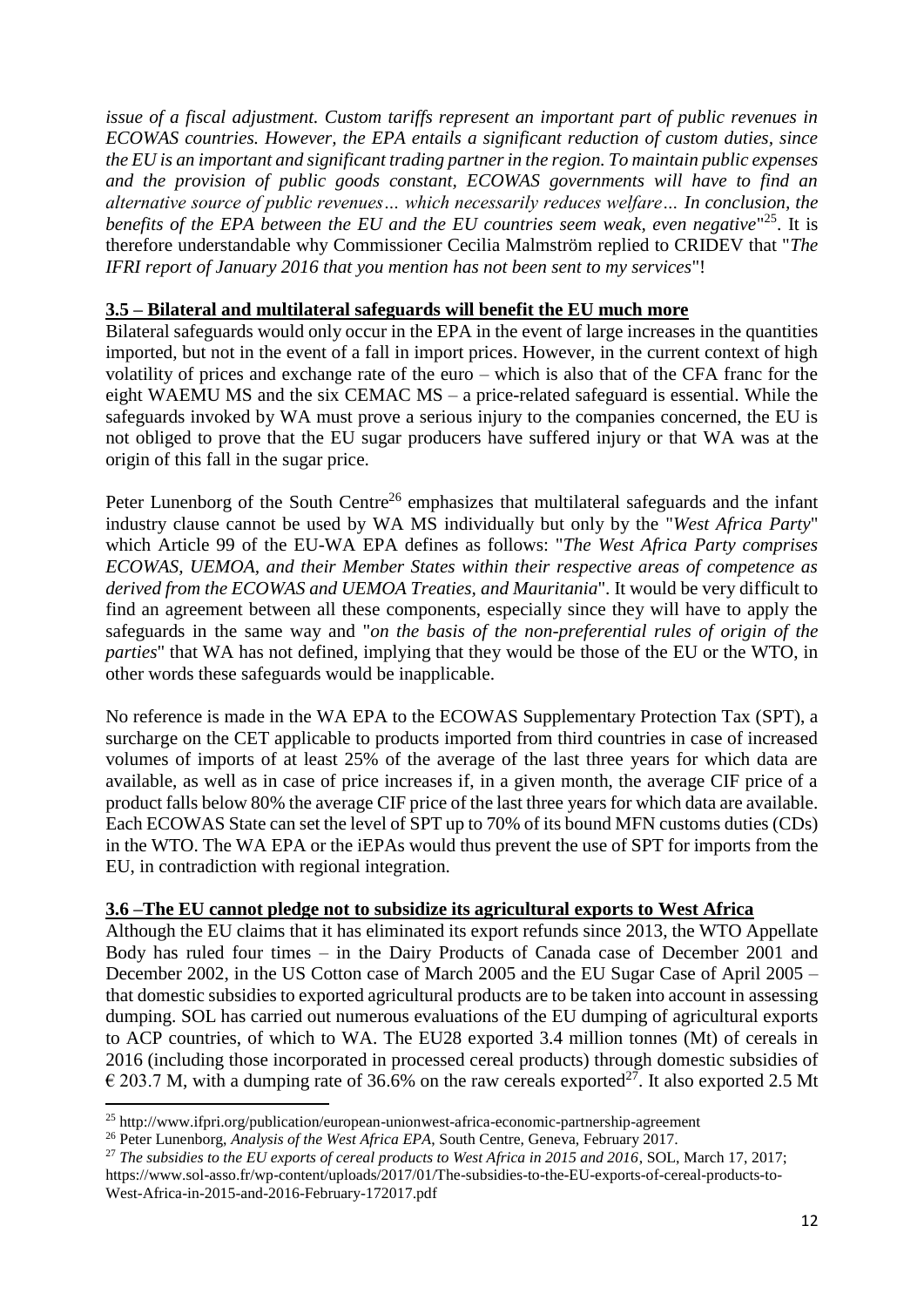of dairy products in milk equivalent thanks to  $\epsilon$  168.6 M in subsidies and at an average dumping rate of 20.8%<sup>28</sup>. In 2016, the EU28 subsidies to its agricultural exports to CI amounted to  $\epsilon$  99.9 M, of which  $\in$  42 M to cereals (dumping rate of 30.2%),  $\in$  34.9 M to beef,  $\in$  11.7 M to dairy products (dumping rate of 16.4%) and  $\epsilon$  11.3 M to pigmeat.

### **3.7 – The pseudo-scientific evaluation of DG Trade on the impact of WA EPA**

DG Trade carried out its own study published in March  $2016^{29}$ , while using the same expert from IFPRI, David Laborde, who had already participated in the three rejected previous studies. Indeed, using a computable general equilibrium model to validate politically determined results is considered essential by DG Trade to give an irrefutable scientific truth in the eyes of the political authorities, and this in all its bilateral FTAs.

Specialist of models applied to the analysis of agricultural policies and former President of the French Académie d'agriculture, Jean-Marc Boussard has long debunked their presuppositions and conclusions. He observed in 2000 that "*everywhere in the world, computable general equilibrium models (CGEMs) serve as a hammer to drive the nail of liberalism*" <sup>30</sup>. One of these CGEMs, GTAP, "*will exert a great influence on all the people who will use it in believing that the reality is in line with this model, especially on many negotiators in the upcoming WTO negotiations. When working on this model... they will learn very quickly that everything that comes close to liberalization is 'good', everything that moves away from it is 'bad'*". However "*the 'standard MCEGs'... presented as oracles responsible for saying good economic policies... (have) two major flaws: first, to unduly favour liberalization... then, to neglect the essential aspects of economic dynamics*".

The most breathtaking is that the assessment of WA losses of CDs do not account for the 64.4% increase in the WA population from 2015 to 2035 (when the EPA liberalization would be completed), as the method claims not to need to, since it compares the impact at the end of the period with EPA and without EPA, where WA would continue to tax its imports from the EU but would have to pay CDs on its exports to the EU. Because the basic situation without EPAs is not the current situation of non-reciprocal preferences since the Lomé agreements (1975) and even since independence, including for CI and Ghana insofar as they initialed iEPAs in 2007 and 2008 and have benefited from the Council Regulation No. 1528/2007 of 20 December 2007 (known as the MAR, market access regulation) which has applied to them in advance the provisions for finalized EPAs. No, the basic situation is that without EPA, where non-LDC developing countries have to pay the GSP CDs (or MFN CDs on bananas, hides and skins, and aluminum), which is the actual situation for Nigeria only as it had refused to initial an iEPA in 2008. Yet taking into account explicitly the demographic change is all the more important as it will be very different in WA – where it would increase by 64% from 2015 to 2035, which would have a considerable impact on its import needs and export availabilities – and in the EU28 where the population is expected to stagnate and age and would even been exceeded by that of WA by 2030 according to the revised UN projections of 2017.

## **3.8 – We do not know the level of trade of WA without EPA in 2015**

In its comparison of the evolution of the WA situation between 2015 and 2035 with and without EPAs, DG Trade considers that in 2015 the current preferential agreement would not have

 $\overline{a}$ 

<sup>28</sup> *The huge dumping of extra-EU exports of dairy products and to the EPAs of West Africa, SADC, CEMAC and EAC in 2016,* SOL, April 11, 2017, https://www.sol-asso.fr/wp-content/uploads/2017/01/The-huge-dumping-ofextra-EU-exports-of-dairy-products-and-to-the-4-African-EPAS.pdf

<sup>29</sup> http://trade.ec.europa.eu/doclib/docs/2016/april/tradoc\_154422.pdf

<sup>30</sup> Jean-Marc Boussard, *Agriculture, équilibre général et OMC. Une vision critique des modèles utilisés dans les négociations*, Economie Rurale, n°257, mai-juin 2000, p.3-16.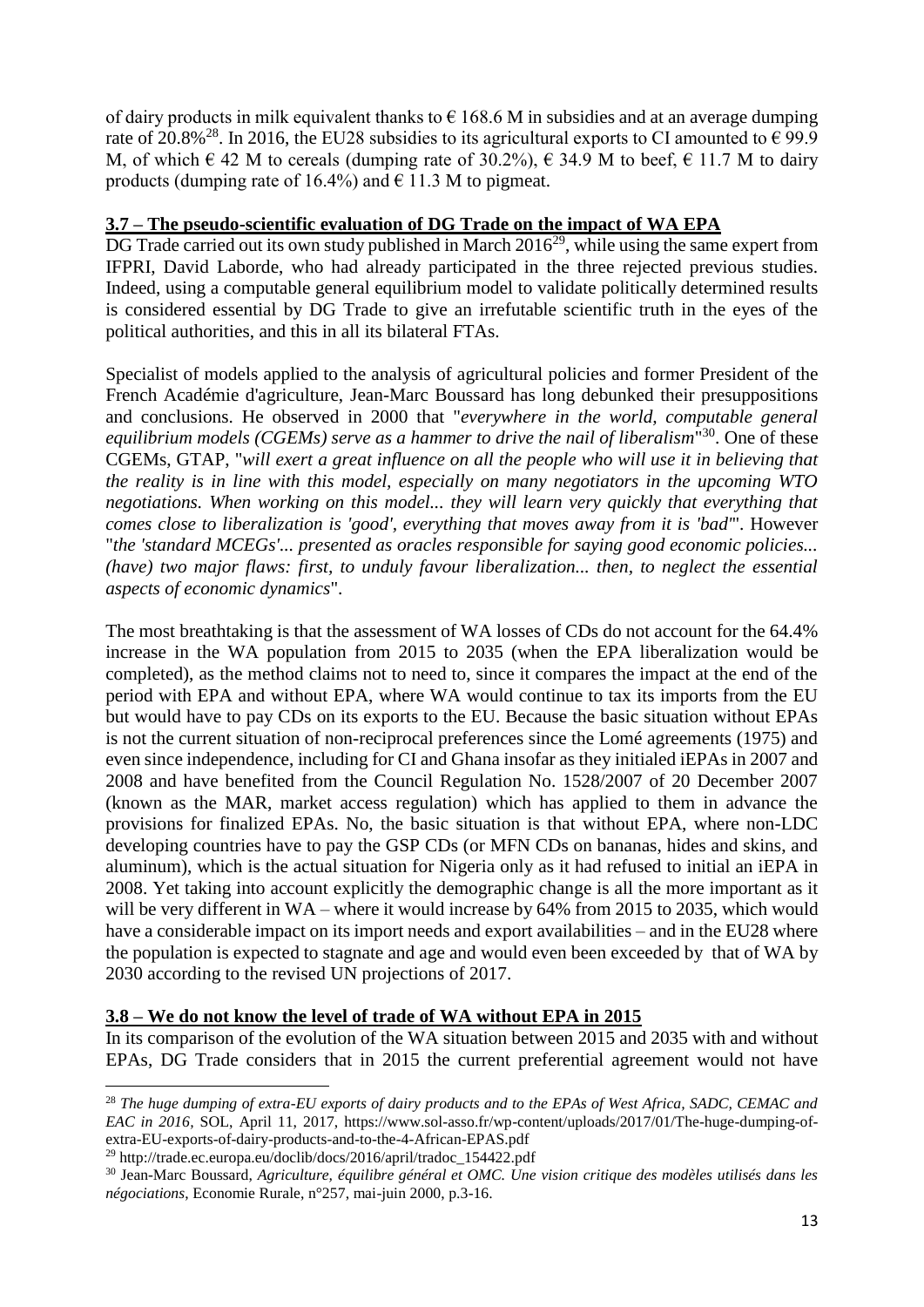existed for CI and Ghana – in other words they would not have initialed iEPAs in 2007 and 2008 – so that since 2008, like Nigeria, they would have been in the much less favorable GSP regime, the other 13 WA States being in the LDCs EBA regime. One can then wonder about the relevance of the figures retained by the DG Trade – not given in the study – to characterize the economic situation of CI and Ghana in 2015, and in particular their foreign trade with the EU, the other WA countries and the rest of the world (RoW). Since they had always benefited from preferential trade since their independence it is impossible to identify what would have been their trade since 2008 without this MAR regulation. DG Trade would surely have a hard time giving the amount of CDs collected in 2015 without the EPA as CI and Ghana would have been in the GSP regime (and MFN for bananas and aluminum) since 2008, like Nigeria. These two countries would have lost already much of their competitiveness by having to pay significant CDs on their exports of bananas, pineapples, processed cocoa, canned tuna and aluminum to the EU since 2008, and their export earnings would have weakened considerably. As a result, their imports from the EU would also have been much lower than under the effective MAR regime that prevailed in 2015 and until today, and the CDs collected on these declining EU imports would have also been weaker.

This idea that CI and Ghana did not benefit of DFQF access to the EU market before the entry into force of their iEPAs by end 2016 is amazingly shared by the UK impact assessment made on 4 July 2018 before ratifying the iEPA: "*The EPA provides considerable benefits to Ghana by giving it immediate duty-free, quota-free access into the EU goods market. This will benefit*  Ghanaian producers by improving incomes, and give certainty of market access to exporters"<sup>31</sup>.

It is therefore likely that DG Trade simply considered that the actual trade of CI and Ghana in 2015 was the same as without the MAR regulation, which introduces a huge doubt about the relevance of its studies on WA EPA and iEPAs.

## **3.9 – Other DG trade's significant errors on trade between the EU28 and WA**

- Error on the cereals and beef trade of WA with the EU: DG Trade writes: "*Almost all sectors in West Africa are expected to benefit from the EPA through an increase in exports – with the highest increases in the following sectors: cereals (10.2%), other food (9.9%), red meat (8.4%) and wearing apparel (12.8%)*". This is totally absurd for cereals and red meat since cereals are the main agricultural imports of WA, risen from 7.1 Mt in 2000 to 16.1 Mt in 2013 (increase of 6.1% per year), of which from 3.9 Mt to 7.4 Mt for wheat, the share of imports from the EU being of 2.9 Mt in 2017. DG trade shares the same ignorance for red meat as the EU did not import a single kg of beef and preparations from WA in 2015, but instead exported 93,100 tonnes. This ignorance of DG Trade on the reality of WA agriculture, which is its main productive sector, tells a lot about the reliability of its entire study of March 2016.

#### - DG Trade argues that EPAs should not have a negative impact on ACP agriculture since they can prioritize agricultural products in the 20% of imports excluded from liberalization

But several RECs have chosen to protect a minimum of infant industries, forcing them to liberalize some basic food products. In particular 37.5% of WA agricultural imports would be liberalized, for  $\epsilon$  1.469 bn in EU FOB value in 2015, of which 80.4%, taxed at 5% (Group A), would be liberalized from the beginning, in year T5. The reduction from 5% to 0 of the CD on cereals excluding rice (that the EU does not export) and on milk powder – which accounted for 84% of EU exports in milk equivalent – will have considerable consequences on the impoverishment of traditional cereal producers (millet, maize, sorghum, fonio), tubers (cassava, yams, taro) and plantains, and on the producers of animal products.

l <sup>31</sup> [http://www.legislation.gov.uk/ukia/2018/113/pdfs/ukia\\_20180113\\_en.pdf](http://www.legislation.gov.uk/ukia/2018/113/pdfs/ukia_20180113_en.pdf)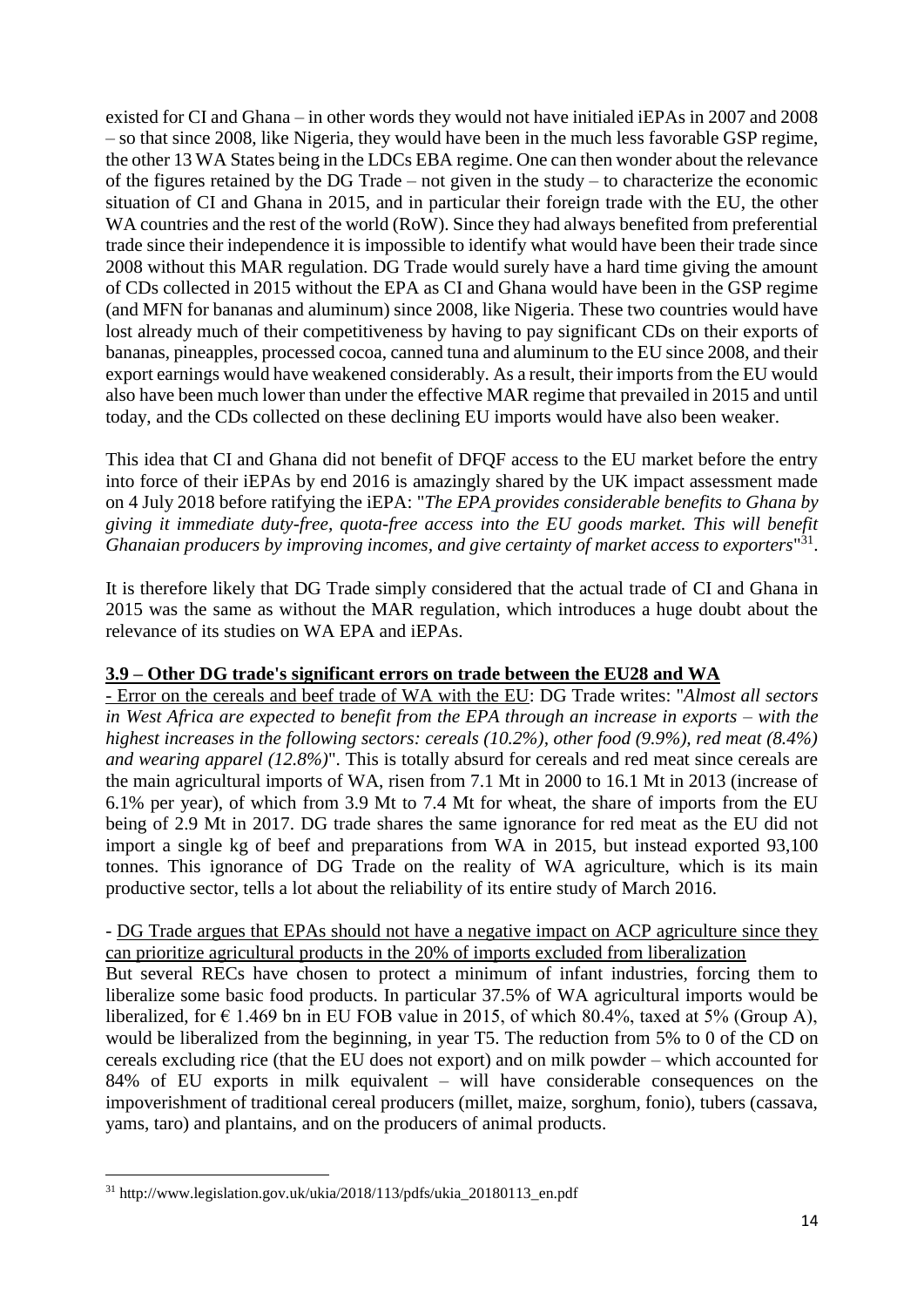- The EU has hidden to West Africa the strong erosion of its preference. DG Trade stresses that, without EPAs, the processed cocoa exports of the three non LDCs countries would be subject to GSP CDs of 6.1% for cocoa paste, 4.2% for cocoa butter and 2.8% for cocoa powder. But DG Trade avoided to tell that the FTAs passed with 9 Latin American countries in 2012 (2015 for Ecuador) allow them to export duty free all these products to the EU.

The political scandal is that the reduced or zero CD on imports from the countries having signed FTAs means that the EU does not care about their compliance with the fundamental international conventions on human rights, social rights, environment and good governance, which the EU requires from ACP countries to grant them the GSP+ status. According to the 2016 Human Rights Watch report, "*Rampant crime and impunity for human rights abuses remain the norm in Honduras. Despite a downward trend in recent years, the murder rate is among the highest in the world*" <sup>32</sup>; "*Violence and extortion by powerful criminal organizations remain serious problems in Guatemala. Corruption within the justice system, combined with intimidation against judges and prosecutors, contributes to high levels of impunity. Gang-related violence is also one of the principal factors prompting people, including unaccompanied youth, to leave the country*".

## - Criticisms of the final conclusions of the DG Trade study

DG Trade concludes that "*In a conservative manner, only the impact of the tariff reductions was assessed, i.e. what is easily quantifiable from the agreement*. *Essential provisions of the EPA (rules of origin, trade facilitation, cooperation on norms, the EPA Development Programme, etc.) were left out from the model since they are difficult to quantify… As a result of tariff reductions, collected import duties will on average be lower in 2035 (by 11.7%)*" with EPA than without EPA.

And the Head of these negotiations at DG Trade, Sandra Gallina, told a meeting of MEP of INTA and DROI Committees on 15 October 2018: "*Some critics of the EPAs mention the loss of fiscal resources that will be brought about by the liberalization of tariff lines. On the one hand these losses are difficult to assess, on the other hand it must be borne in mind that it will be in reality a simple transfer between the funds of the ACP States and the pockets of the ACP consumers who will be winners*". In fact the study of DG Trade and the model supporting it were manufactured in such a way as to show a positive impact to give a pseudo-scientific guarantee to the political decision-makers.

Other constraints linked to WA EPAs are the "rendez-vous clause" (to enlarge the liberalization to services, intellectual property, investment, competition, government procurement, current payments and capital movements, sustainable development, protection of personal data), the "status quo clause" (prohibiting to increase the CDs applied at the beginning of the provisional application of the WA EPA (Article 9) or CI and Ghana iEPAs (Article 15) on imports from the EU – a clause that CI and Ghana have violated up to now since they have applied the WA CET when they should have applied the CDs of their iEPAs since the end of 2016 –, and the interdiction to increase export taxes despite the reduction in CDs due to the iEPAs and the large increase of their population.

We will spare the readers the alternative methodology proposed to assess the actual net losses of customs revenues (CRs, equal to customs duties, CDs, plus VAT on imports) due to the regional EPA and the iEPAs. The WA EPA would have led to a loss of  $\epsilon$ 3.4 bn in 2035 and a cumulative loss of €28.4 bn from 2000 to 2035 on the 76.2% liberalized imports from the EU28-UK. And

l

<sup>32</sup> https://www.hrw.org/sites/default/files/world\_report\_download/wr2016\_web.pdf